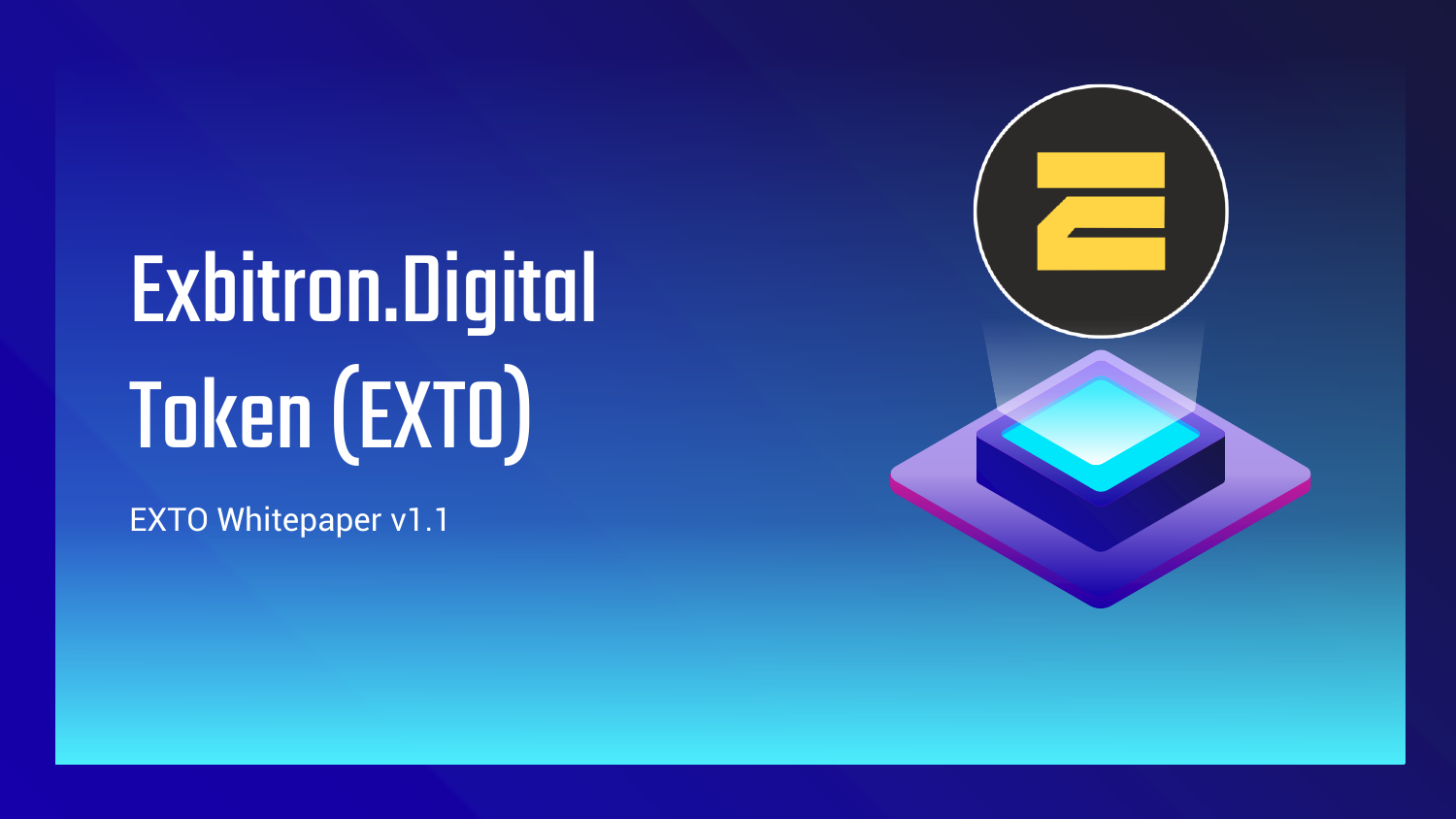### Table of contents



[01](#page-2-0) Exbitron Digital Token Introduction **Introduction** 

> **Features** What EXTO offers?

Usage  $\bigcup$   $\bigcup$   $\bigcup$  where you can use EXTO?

> Our future steps! **Roadmap**

Meet the Team! **Team Overview**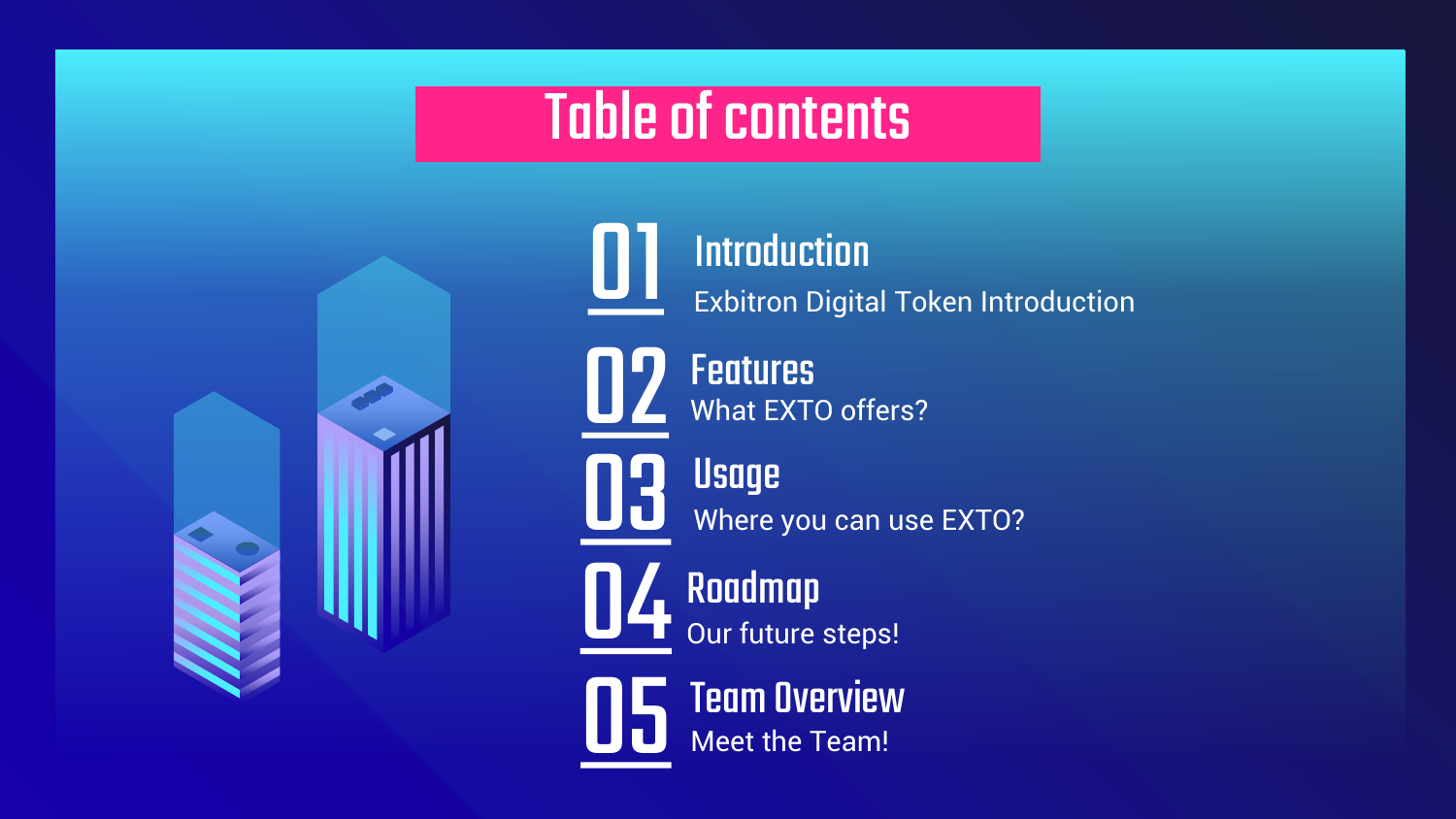## <span id="page-2-0"></span>**Exbitron Digital Token (EXTO)**

**Exbitron Digital Token** is the native cryptocurrency of Exbitron exchange. It belongs to a group of cryptocurrencies often referred to as "exchange tokens". **Exbitron Digital Token** was issued in October 2021 and will be distributed in upcoming months to Exbitron users through pre-sale, airdrops and giveaways which will be done on our social channels. After the pre-sale or giveaway, users will be able to trade it and benefit from the opportunities that **Exbitron Token** made available on the Exbitron exchange.

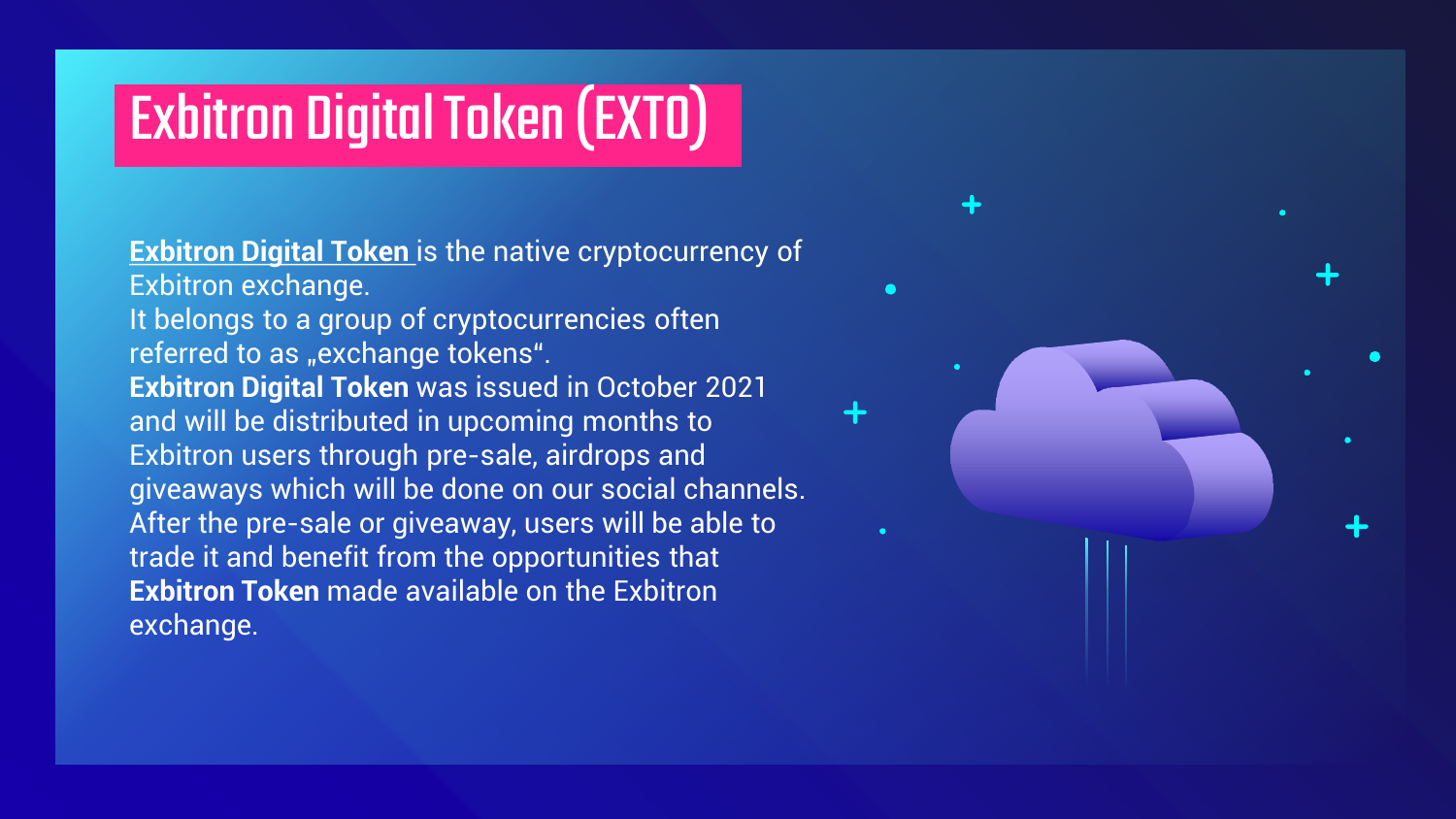### **Features**

# <span id="page-3-0"></span>**Blockchain**

Built on TRON blockchain, Smart Contract Platform.

**Fast blockchain** 

Fast and low cost transactions.



All the EXTO transactions are public, which makes them easily trackable in case of any dispute.



Next-generation DeFi ecosystem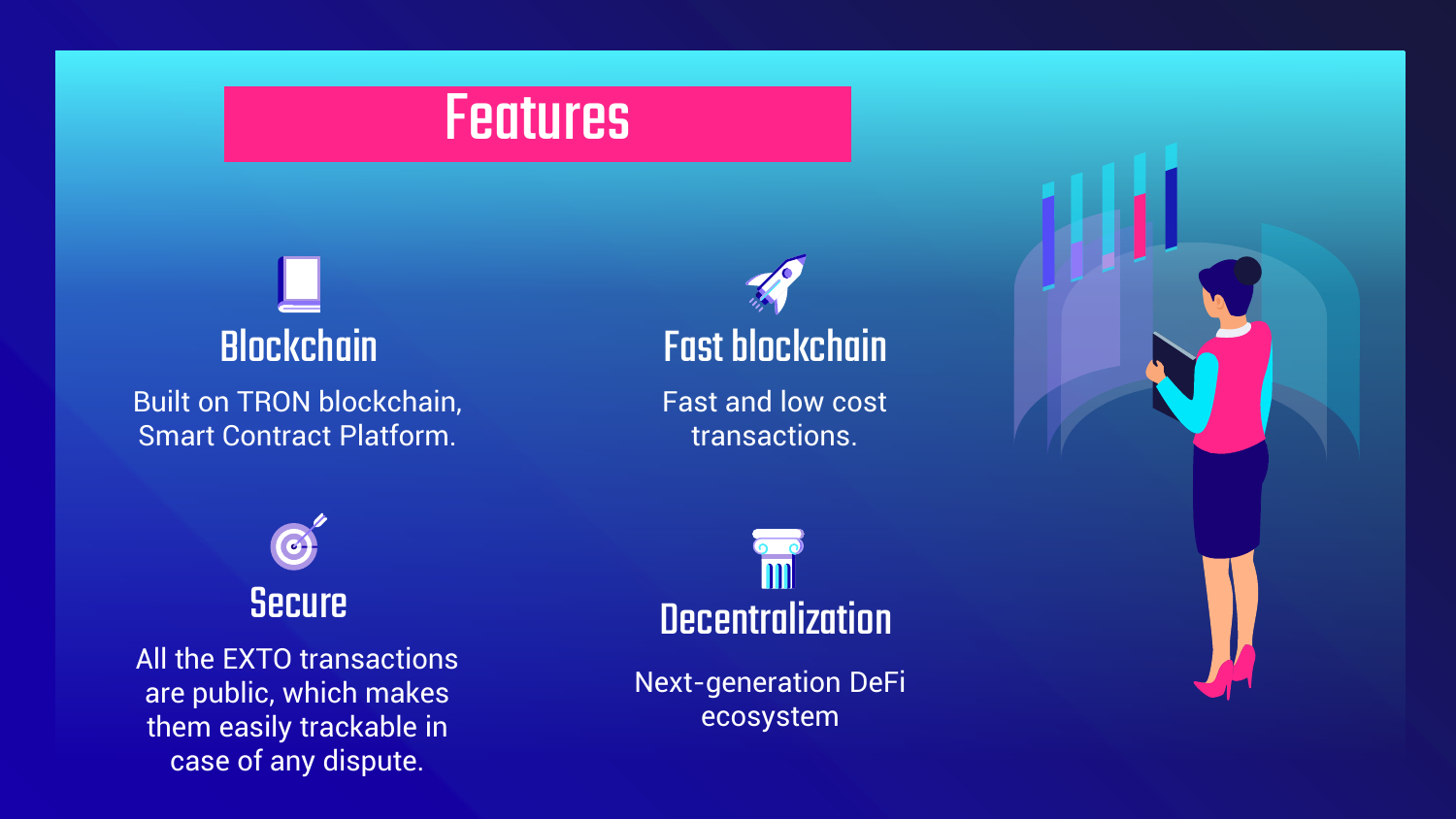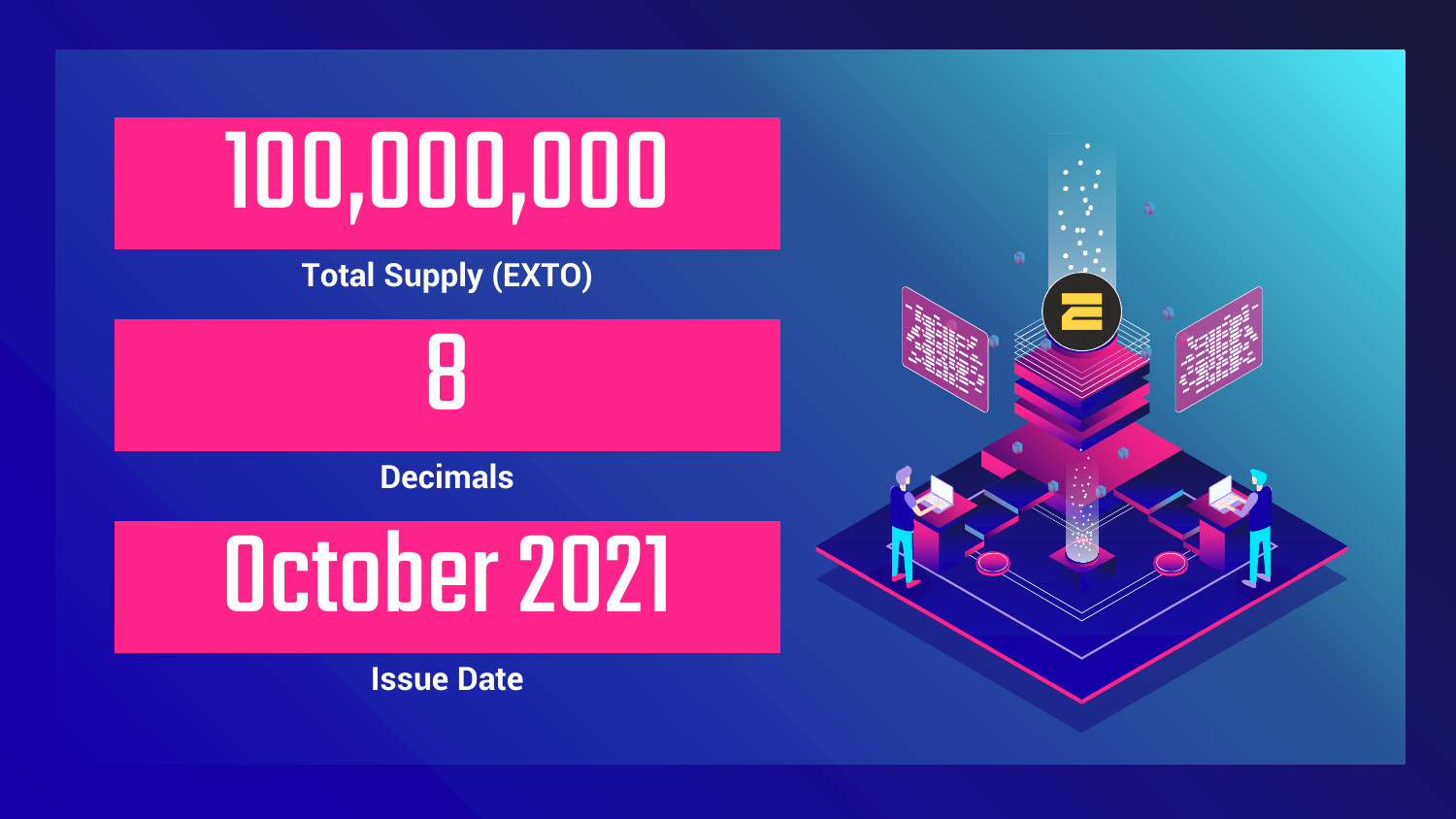

3M max. unlocked every year = 25 years fixed for coin distribution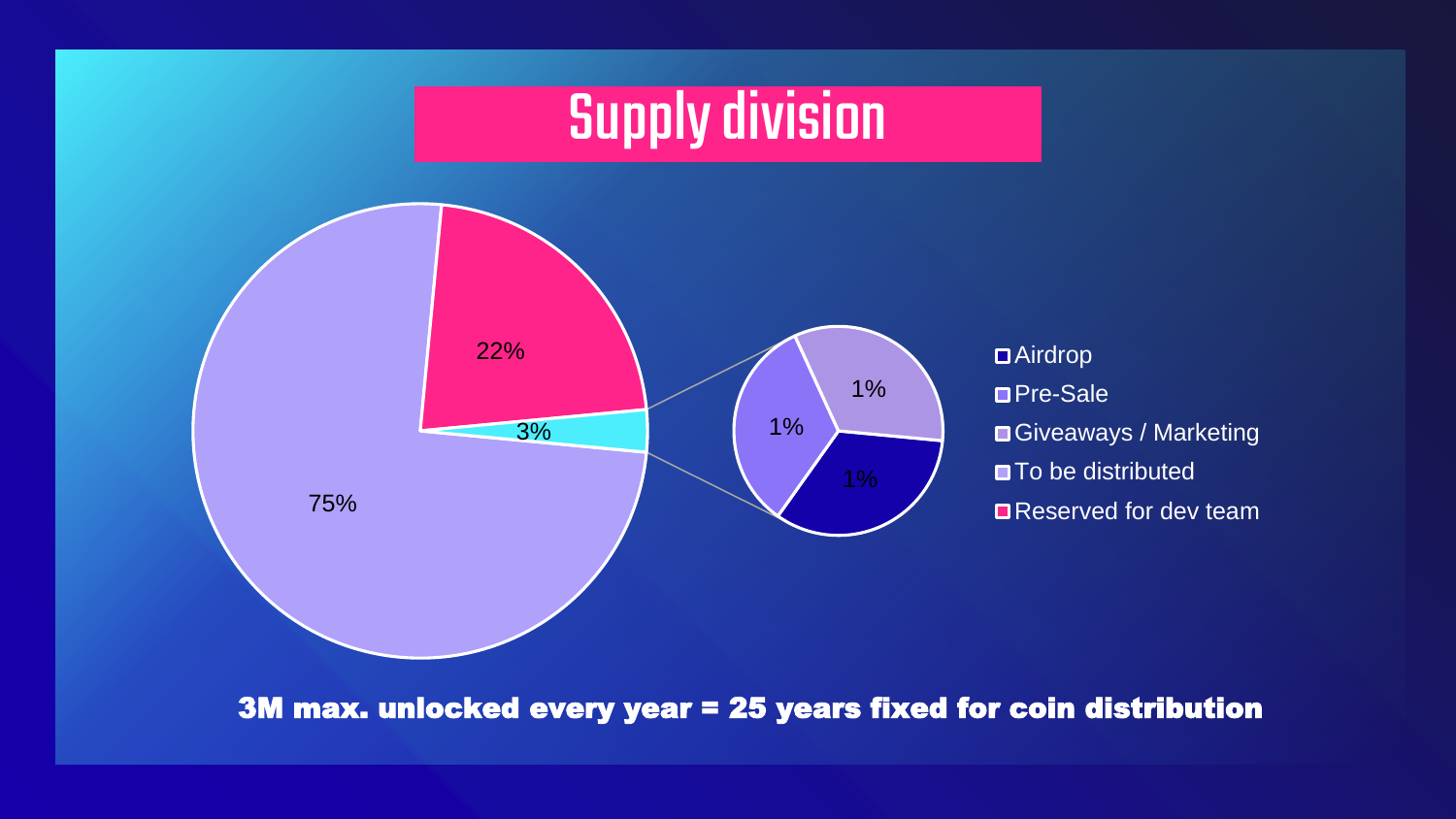

### <span id="page-6-0"></span>**100 000 000 EXTO – total supply (TRC20 BEP20 ERC20)**  20 000 000 EXTO = reserved for development team, marketing purposes, different exchange listings - locked and not distributed first 2 years. 3 000 000 EXTO = unlocked and distributed every year for market usage, exchange services, airdrops, giveaways, and bounty.

### Exchange token

EXTO will have its own trading section on Exbitron exchange.

### CoinVoting/ Shared Listing

It will be able to use EXTO, to vote for your favorite coin from coin voting list! And pay listing fee with EXTO also!

### **Exbitron Fees**

New EXTO market with zero maker / taker fee.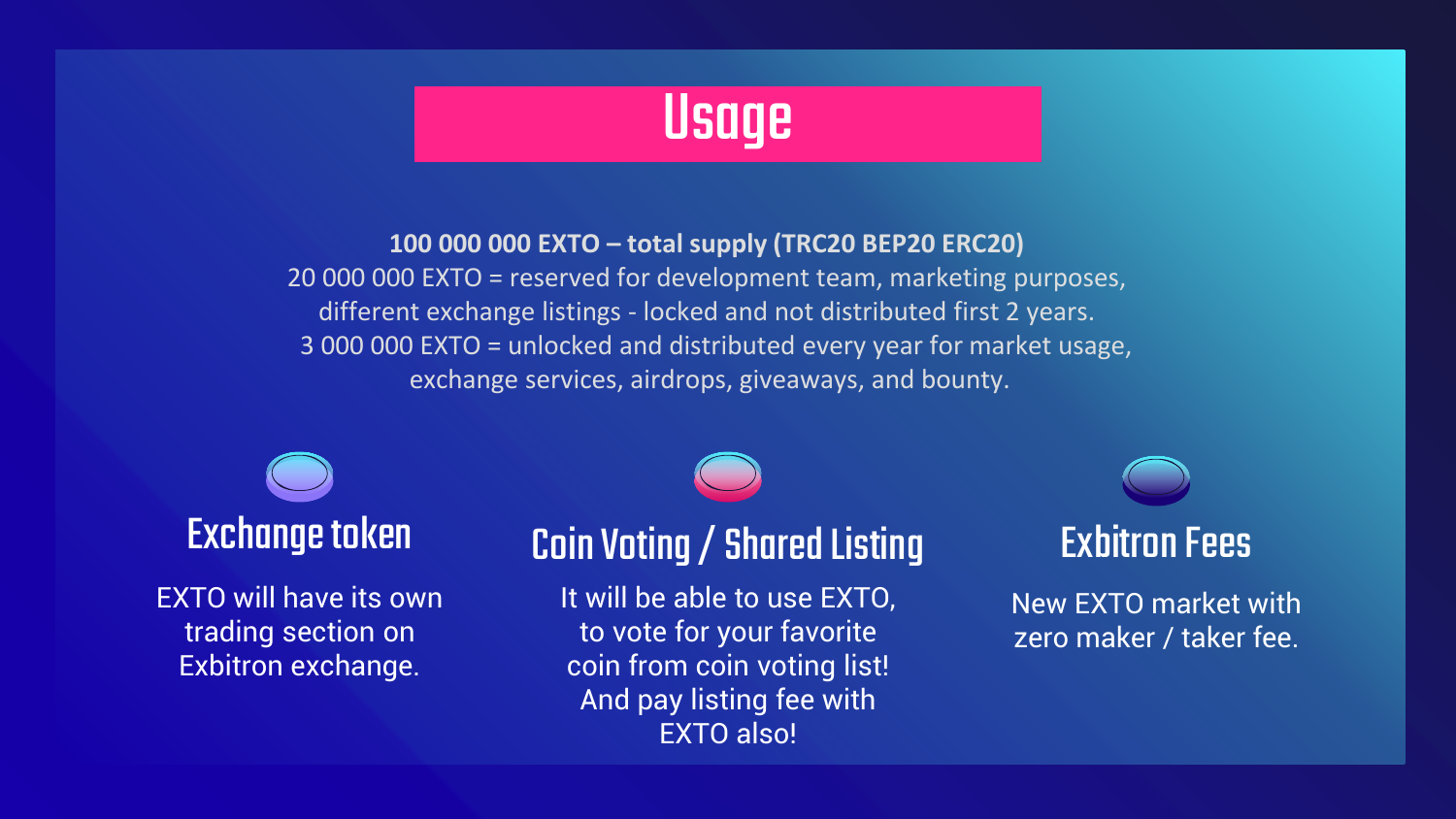

<span id="page-7-0"></span>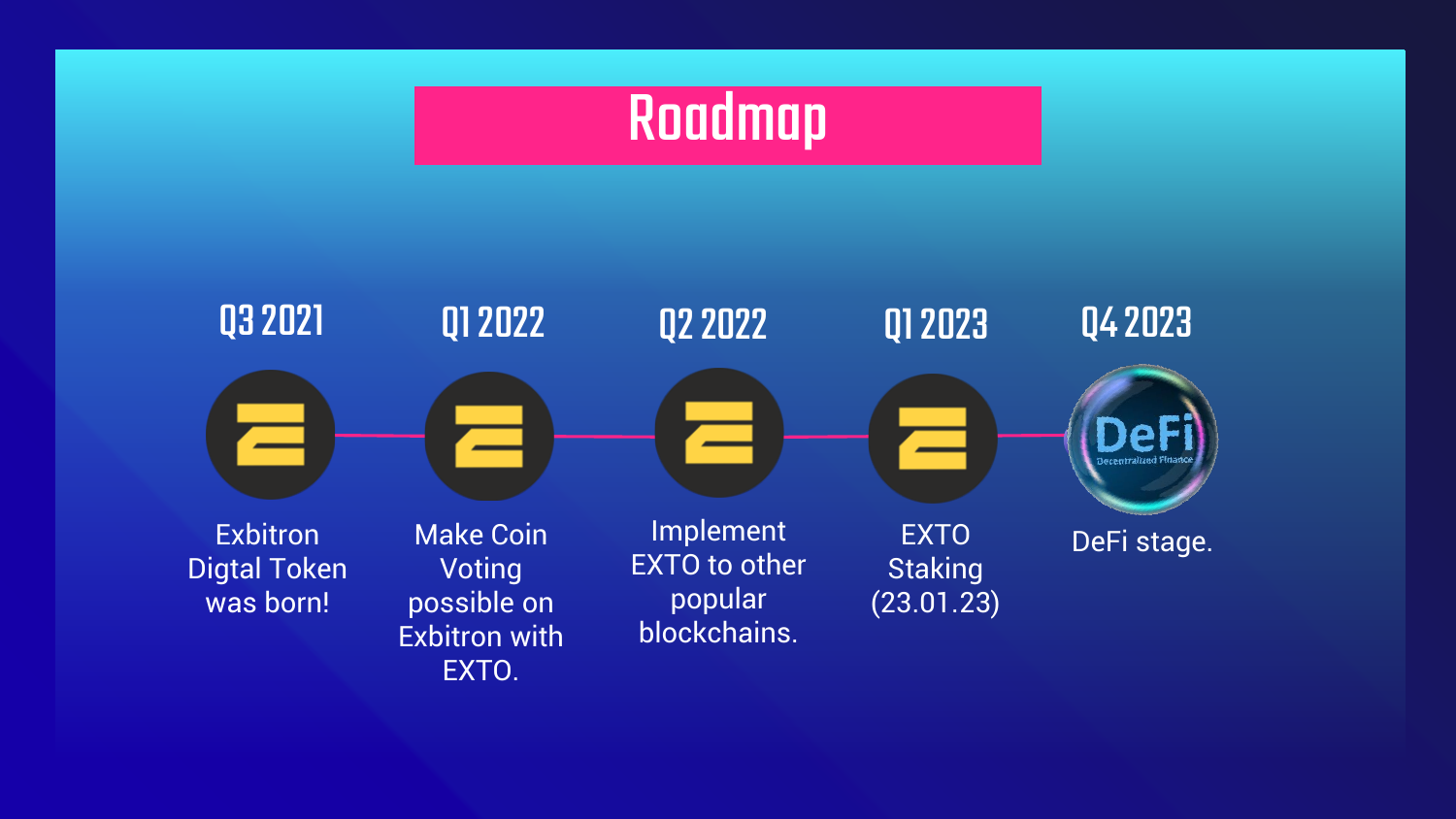

### **On 23.01.2023 we are launching EXTO-STAKING.**

Freeze (lock) your available EXTO tokens on Exbitron.com to stake wallet and receive rewards every month.

### **How does it work?**

Every exchange is built to be profitable and to make profit. We are classic centralized exchange with the same purpose but a little bit different. We, on EXBITRON, appreciate every member, every miner that has put huge trust in us and helped us build our projects. We would like to bring whole new concept of exchange operations. We would like to share up to 40% of real profit of our EXBITRON among EXTO-STAKERS. Buy EXTO, stake it and get paid in USDT of BTC. Every year's total circulation of EXTO will equal to 40% of EXBITRON profit.

Monthly profit will be always published and the formula for current month profit distribution. We will be exchange where you don't only put your money but where you get paid by making us profit. Every year there will be maximum 3 000 000 new EXTO added to circulation so the first year of EXTO-STAKING launch there will be max 6 000 000 EXTO in the circulation and those will equal to 40% of exchange profit. Every year the amount of EXTO in circulation can raise up to 3 000 000. We choose this formula to slowly unlock tokens to match the needed liquidity. Each new year, more EXTO will be needed to acquire up to 40% of exchange profit, but every year the profit of Exbitron will grow.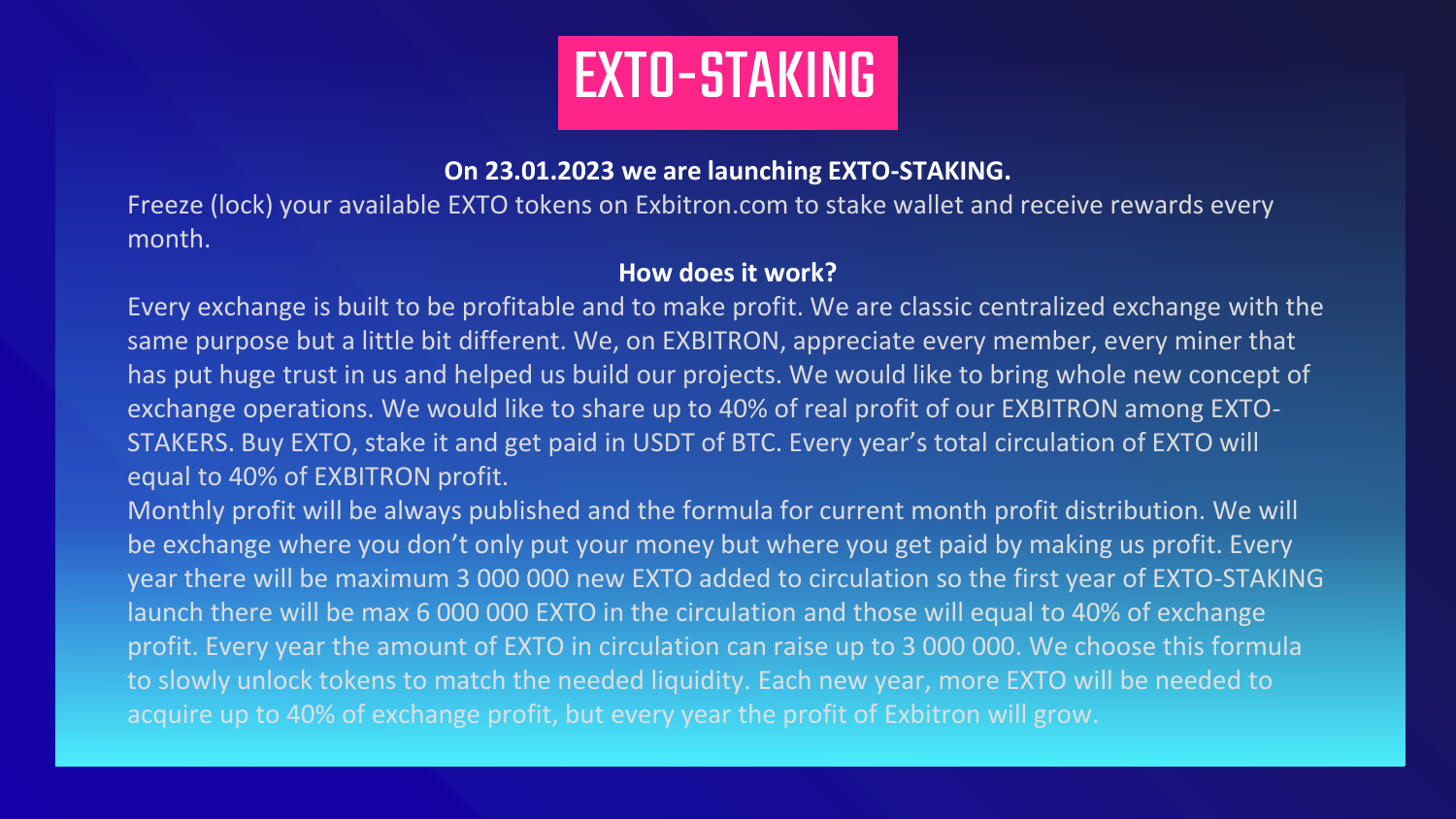## **Exbitron Exchange**

Dont forget to check our Exbitron exchange, where will you will be able to trade EXTO!

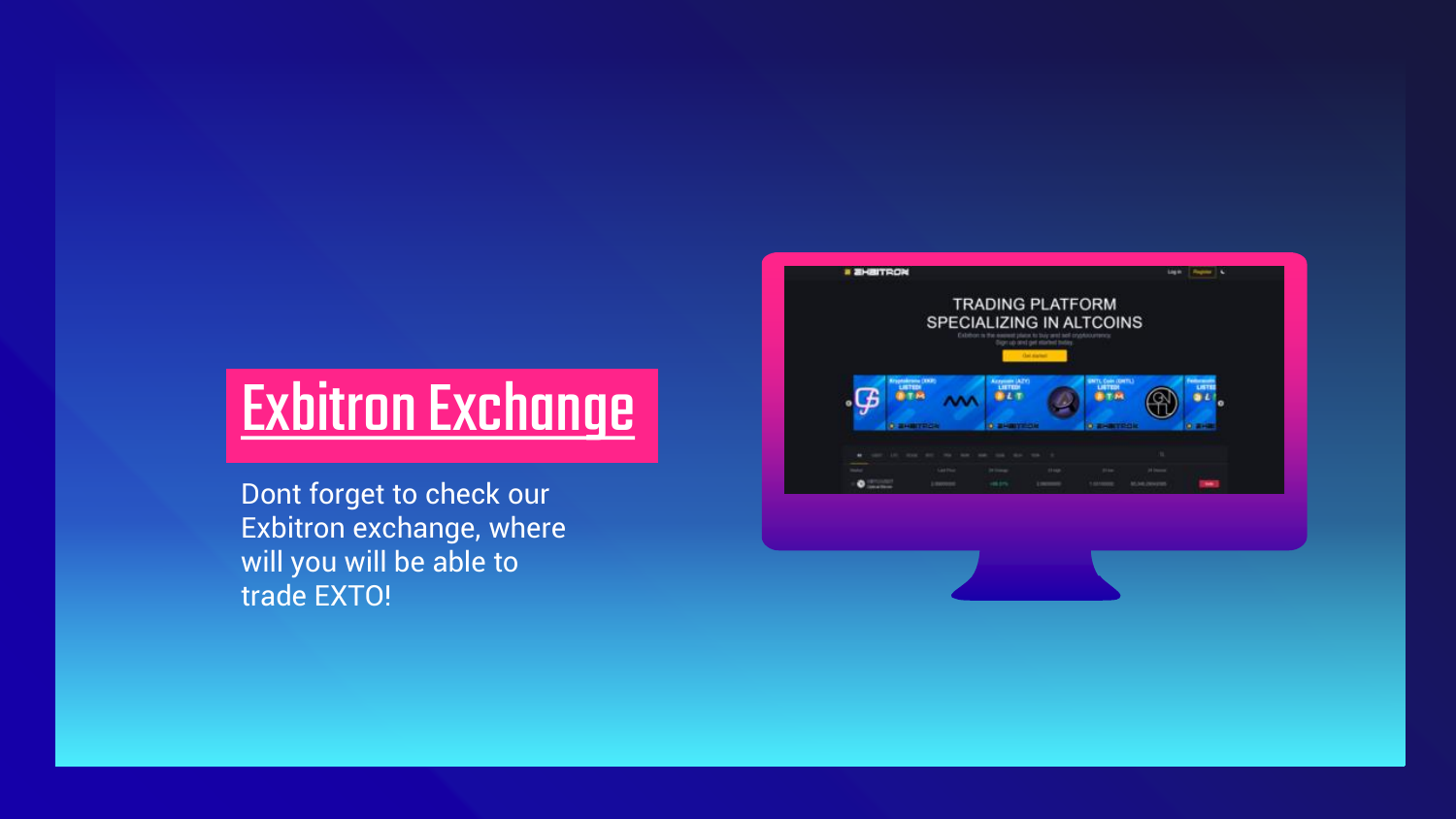### **Meet the Team!**

<span id="page-10-0"></span>

Lead Developer Lukas(arzzen)





### Support Developer Community Manager Viktor (eskal) Matus (HyperAlly)